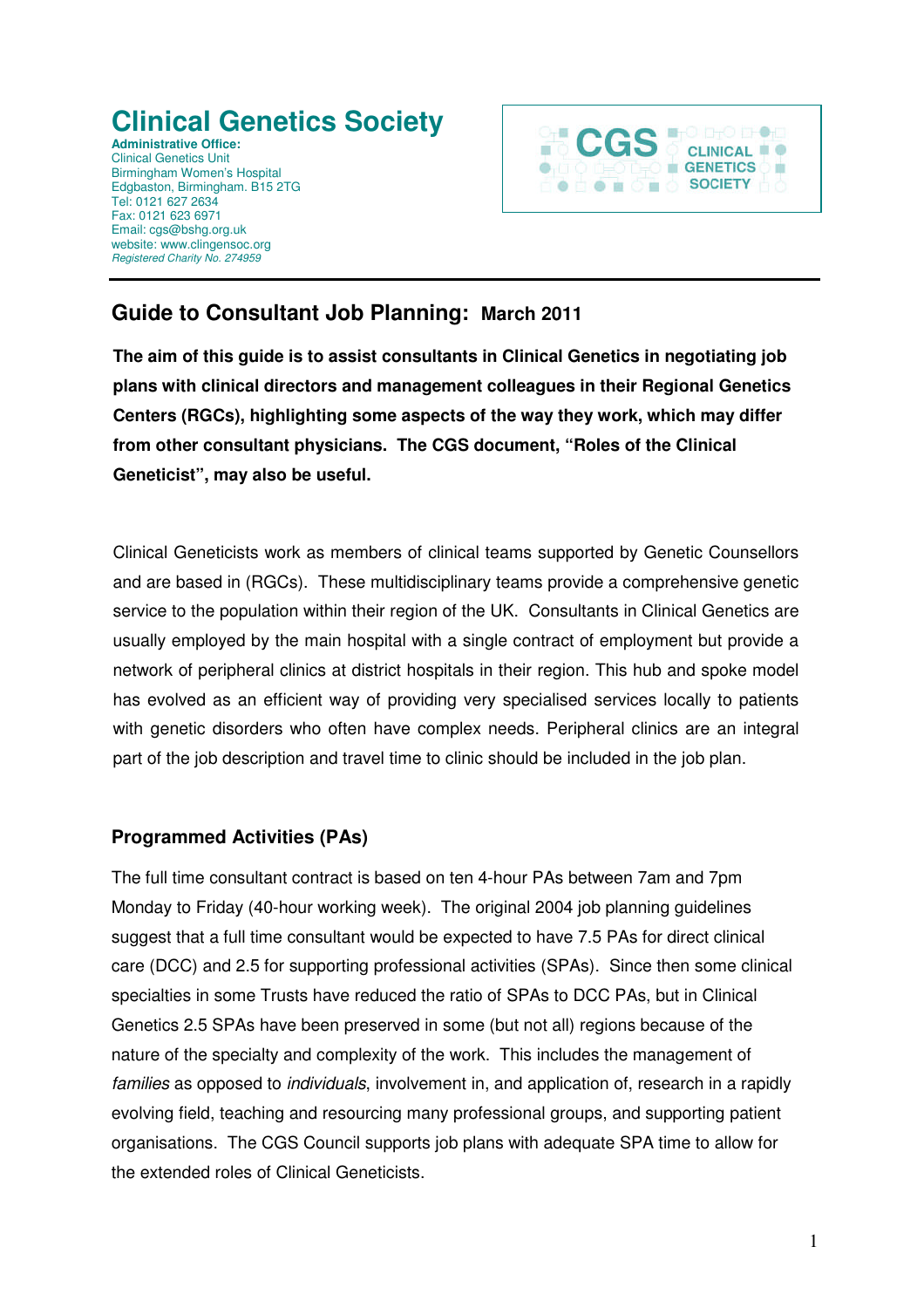# **Direct Clinical Care**

Direct clinical care includes work directly relating to the prevention, diagnosis or treatment of genetic disease and is delivered in Genetic out patient clinics, MDT meetings and clinics, by pre- and post-clinic work-up using literature resources, and administration relating to patient and family contact.

#### **Out-patient clinics:**

Out-patient clinics are for children and adults with genetic disorders and encompass investigation, diagnosis, genetic counselling and, increasingly, advice on treatment. Appointments may last from 30 to 60 minutes and often involve several members of the family. A wide variety of genetic clinics is provided, such as cancer, cardiac, paediatric genetics, and many highly specialised clinics such as neuromuscular and genetic eye clinics. The CGS recommends that a full time job plan should contain between two and three clinics per week. For each half-day (one PA) clinic there should be a further 1 PA of DCC in the job plan to allow for the necessary pre- and post clinic work related to the consultations, which is often significant. This includes:

- Research of the clinical and family background
- Reading appropriate up-to-date literature
- Administration of DNA samples
- Identifying and contacting laboratories in UK, Europe, or beyond, and investigating quality and cost of tests
- Providing follow up advice for members of a patient's family, and organising testing or screening for them

In many Trusts job plans are now annualised so that a set number of clinics are expected each year allowing for annual and study leave.

#### **Additional clinical sessions:**

Additional DCC activity takes place, and should be reflected in job plans. These activities include:

Ward referrals for in-patients (may be provided on a rota system)

Geneticists frequently review in patients to advise on diagnosis, investigations and formulate follow up plans for patients and their families.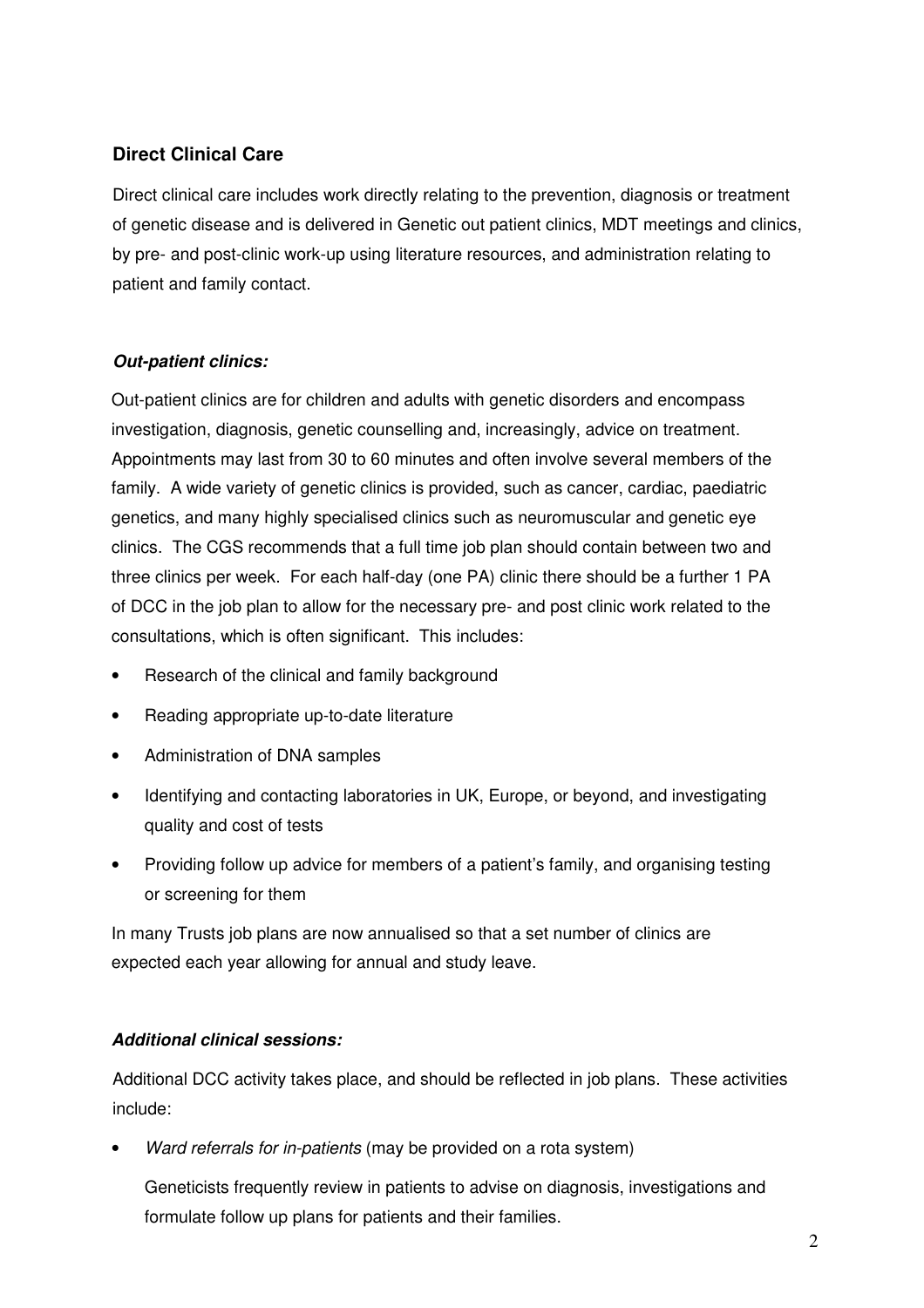#### • Prenatal / Fetal medicine referrals

 Urgent appointments for pregnant mothers with fetal anomaly, unusual chromosome abnormalities, or a family history of a condition or syndrome that may be hereditary. Many of these referrals are very time-consuming.

#### • Multidisciplinary meetings and case discussion

Multidisciplinary meetings, case discussions, laboratory meetings are all important components of clinical care (some may also include some education and CPD).

- Telephone advice / consultations on all aspects of genetics for professionals and patients Increasingly, as genomic medicine is being incorporated in to all fields of medicine, geneticists are approached for information and advice over a broad variety of clinical and ethical issues by many professional groups such as GPs, hospital colleagues, other health professionals and social services. Clinical advice and discussion of results with patients by telephone may be efficient and avoid the need for further out patient appointments.
- Management of very rare disorders

Geneticists have an important role in advising on rare conditions especially where there is the opportunity for prevention or reducing morbidity and mortality; frequently this expertise is shared across regional and international boundaries.

• Clinical supervision of cases seen by Genetic Counsellors and SpRs / StRs

As a consultant led service it is important that adequate time in the job plan is allocated to clinical supervision of SpRs / StRs and Genetic Counsellors.

## **Supporting Professional Activities**

#### **Clinical management:**

Provision must be made in the job plan for local clinical management and other meetings to support patient care and service development. Activities may include:

- Clinical Leadership of Regional Genetics Services, often in rotation with consultant colleagues, including membership of national heads of service group
- Membership of specialist commissioning group for service development
- Budget management with managerial colleagues
- Consultant job planning and appraisal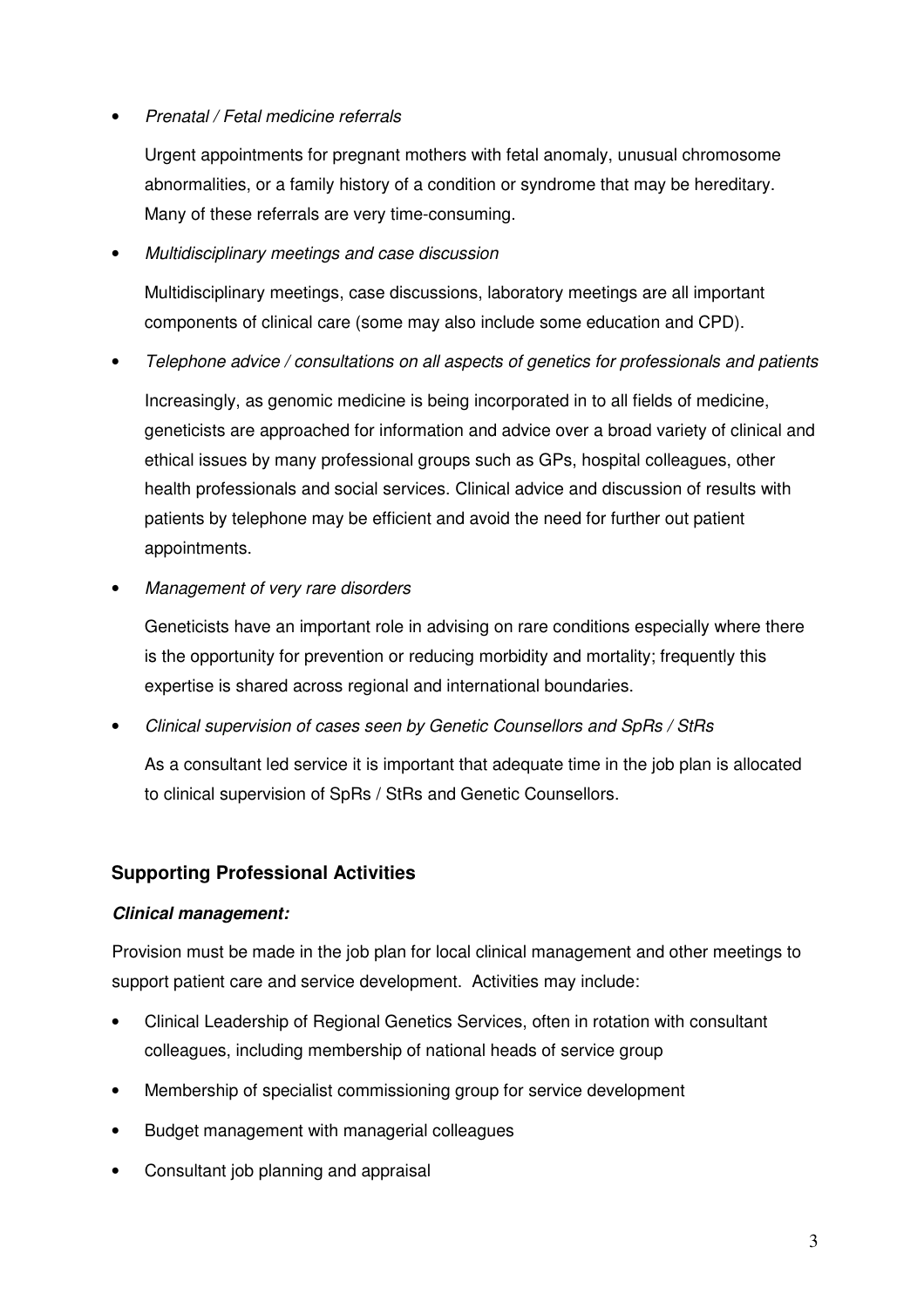#### **Research and Development:**

Genetics is a rapidly developing research and technology-based field of medicine and clinical research is an integral part of a consultant's work and may involve:

- Collaboration in multi-centre studies
- Publication of research findings and expert referee duties for journals
- Presentations at meetings
- Interface with patient groups and societies
- Expert advice to Research Ethics Committees and Scientific Advisory Boards

#### **Teaching and training:**

The education of trainees in genetics, other specialties and other health professional groups and students is an important aspect of the consultant's work. Genetics has been embedded into many medial and allied training curricula. The particular time required will vary considerably for individual consultants, but typical activities may include:

- Undergraduate and postgraduate lectures, seminars and small group teaching
- Provision of training placements of SpRs / StRs from other specialities
- Training programme director, educational supervisor or training consultant roles
- Supervision of higher degrees or projects

#### **Continuing Professional Development and Mandatory Training:**

Continuing medical education must be included in the job plan and should include attendance at post-graduate educational meetings and personal study.

#### **Clinical Governance:**

Each consultant will have the opportunity to engage in specialty-specific governance issues through their Regional Governance lead, who is linked with the CGS Governance network.

#### **Audit:**

Consultants engage in local audit projects in their RGCs, supraregional audit groups and in future with national audits on specific topics co-ordinated by the CGS.